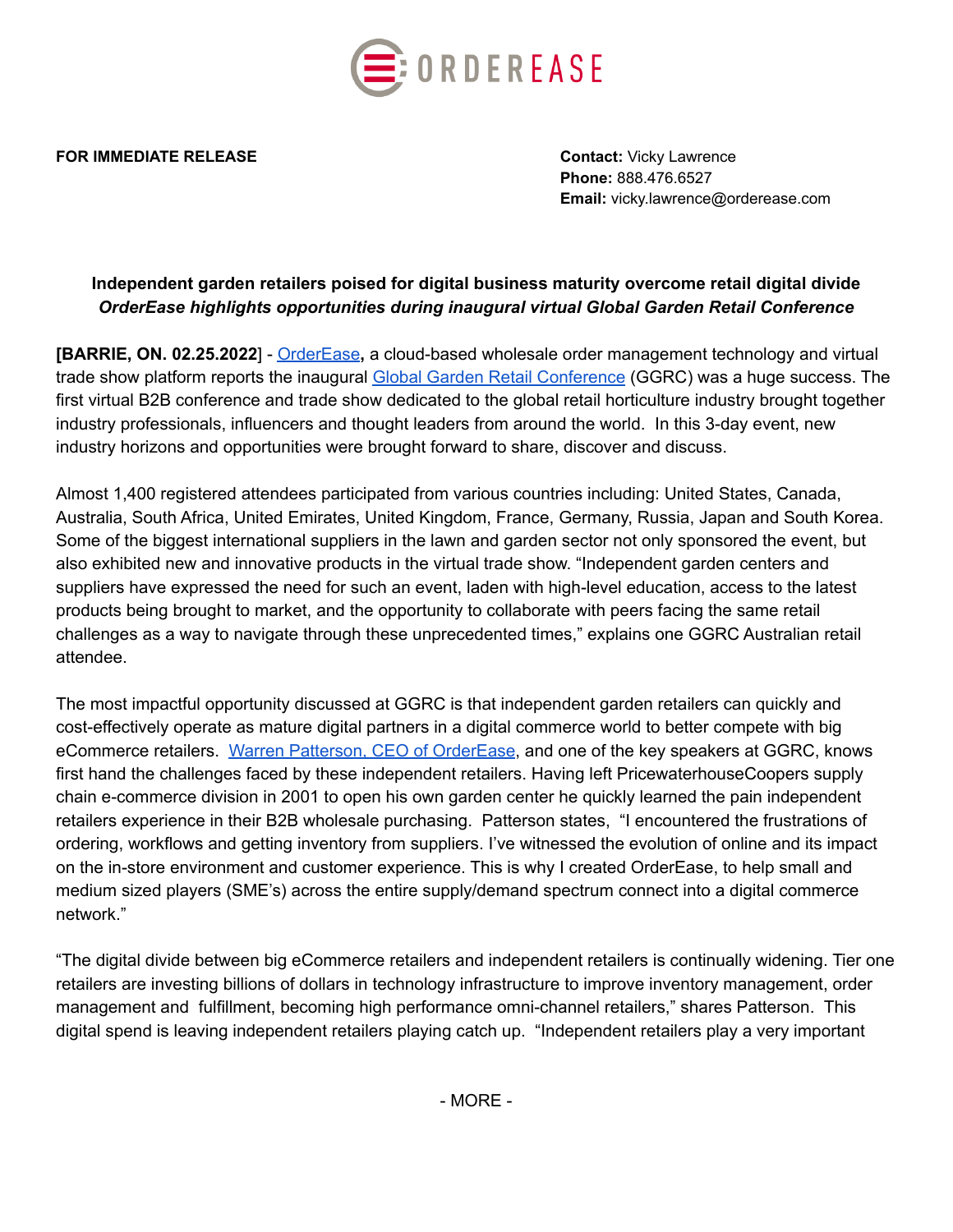

role in the whole retail commerce space. But as consumer demands continually shift, independent retailers need to become flexible in order to at least maintain the status quo with tier one retailers," explains Patterson.



# **Global Retail Technology Spend Tops \$200B**

The pandemic accelerated this digital change. "Most garden centers were operating and serving customers only in-store. The sudden switch to online shopping left many independent retailers unprepared," adds a GGRC retail attendee from the United Kingdom. Customer demands evolved as many got to the realization of what it meant to be able to buy in-store and online, and the various ways to get orders fulfilled. "The end-consumer comes in and buys either in-store because of great staff, products and experience, or buys online for great service and functionality. The experiences they get in-store are expected to be available also online. Then they want it delivered as quickly as possible, in the manner that suits them best: pick in store, pick up from store, ship from store, or ship by supplier," states a GGRC garden center retailer from the US matter-of-factly. "Retailers who invested in technologies were well-positioned for a proactive response to capture those digital sales opportunities - becoming omni-channel leaders," Patterson expresses.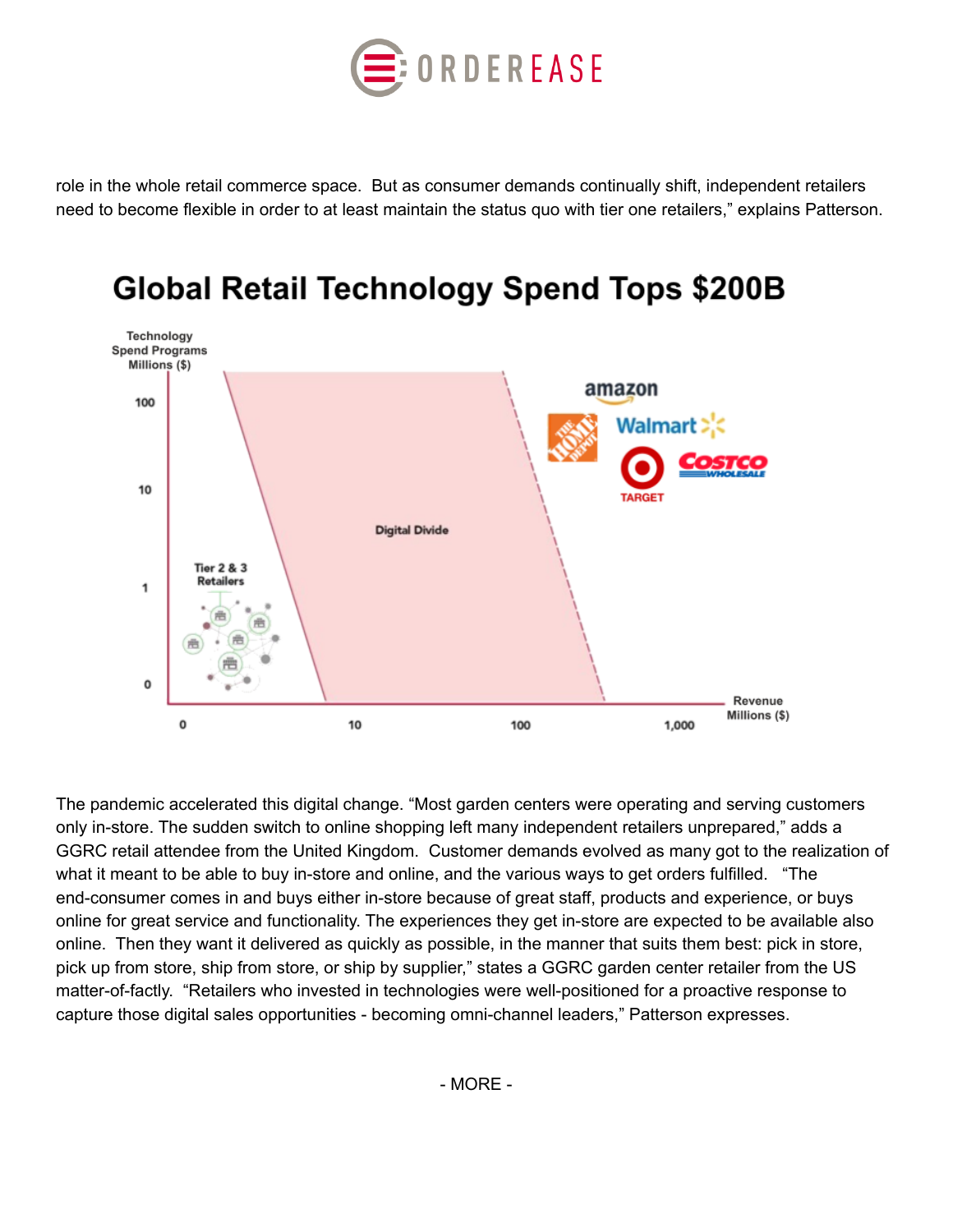

Omni-channel only works once the data flow is optimized. "For simplicity, the data upflow is information that needs to be shared with the customer: product information, inventory, pricing and order status. This flows up from suppliers to distributors and to retailers. Order delivery data flows back down the chain - if your order starts at the eCommerce online store, it needs to flow down to the distributor, and distributor orders need to flow down to the supplier," states Patterson. "This data flow needs to be digital in order to become seamless, timely and efficient. That is what tier one retailers have and independent retailers need - and can have."



Patterson believes brands, distributors and growers can easily support an independent retailer focusing on omni-channel by engaging in some simple business digital transformations. He outlines the impact and steps to achieve success, "Digitization brings quick results and high ROI - and more importantly value to your retailer relationship. First, brands, distributors and growers need to develop a core digital warehouse or "vendor hub" for product information so they can digitally share its contents with their customers. Secondly, brands and distributors need to create a digital workflow with their customers.Thirdly, for some brands, they need to build consumer fulfillment so that retailers can offer ship-direct by the supplier directly to the end consumer." Many vendors that work with tier one retailers already doing this also work with tier two/three retailers. "Independent retailers need to have some conversations with their vendors to have them help support their omni-channel," concludes Patterson.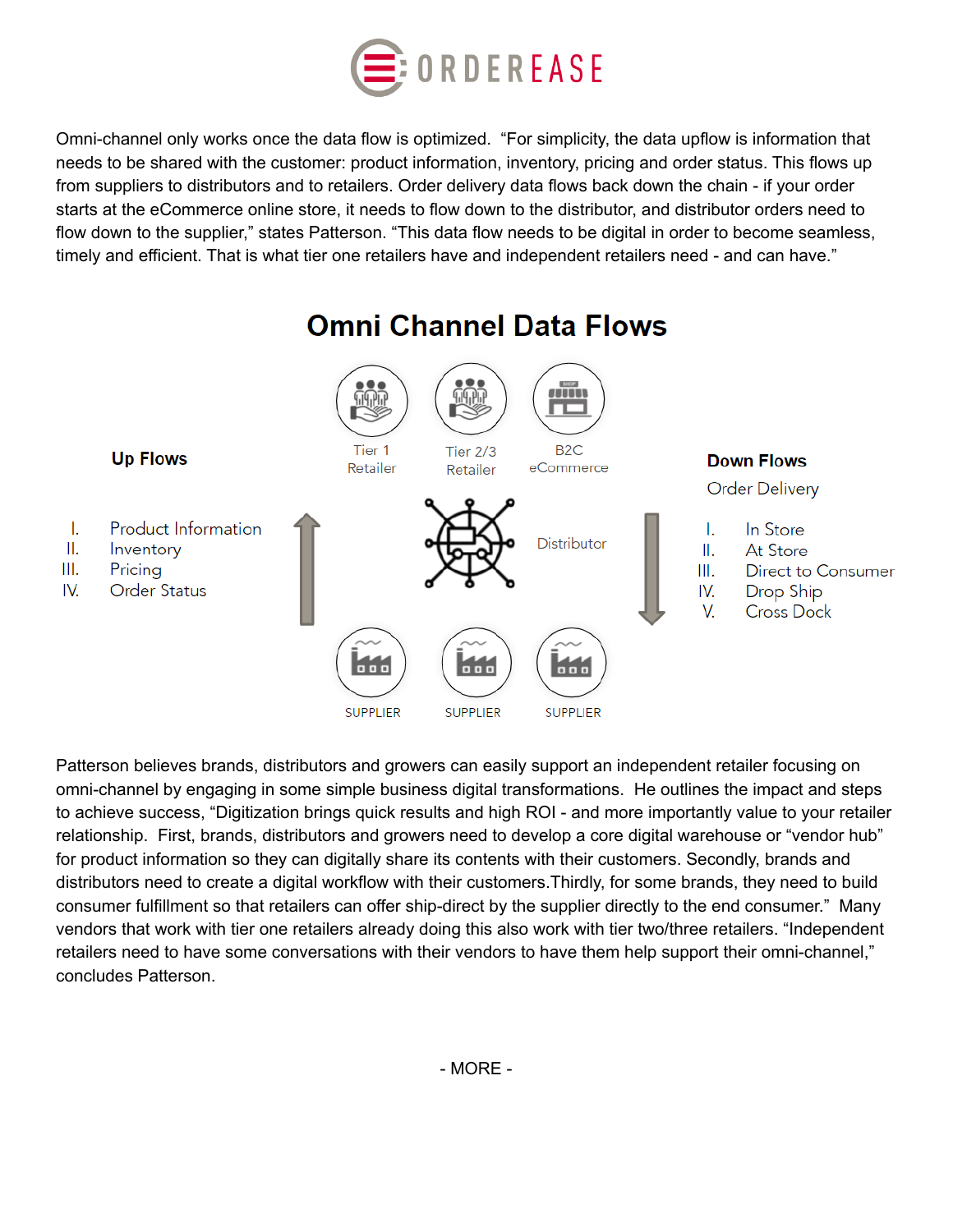

Digital transformation extends to 3 key pieces of technology that retailers need to be able to succeed at omni-channel: a modern POS, a flexible eCommerce platform and the vendor hub. The modern POS has better system-to-system connectivity, functionality that helps capture more and better consumer data, the ability to share inventory and pricing found in-store with online customers, and data analysis to see channel performance. The eCommerce platform needs to be able to connect and share data with the POS, plus have the flexibility to customize and show in-store inventory online, while also providing various delivery options. The vendor data hub allows product info to flow into the order workflow between the retailers systems and vendor systems.

Once technology is set, key business practices need to evolve from an in-store environment to an omni-channel environment for the whole thing to succeed. Patterson outlines,"First step is to be able to digitally consume info and share it across the entire organization in real-time - and this happens with connecting front and back-end systems. Next, inventory management will help optimize inventory for market segments, ensure accuracy and share inventory with the online consumer. Lastly you need to create omni-channel marketing: consumable through any marketing vehicle; customize messaging as consumers in specific channels change; and keep marketing messaging consistent since brand consistency breeds trust."

This constant state of change should not be viewed with a fearful eye - but rather as a key opportunity for independent retailers to better position themselves and embrace the omni-channel approach. The timing is perfect with the business environments constantly in flux: changes to consumer behavior, labor shortages, new technologies evolving and relentless competition from tier one retailers.

**Patterson explains all of these concepts in detail within the video: How to Compete Against the Big Box Stores | Overcoming the Digital Divide, that you can watch [here.](https://www.youtube.com/watch?v=aFR5weUnHNo)**

**To learn more about OrderEase contact us at [sales@orderease.com.](mailto:sales@orderease.com)**